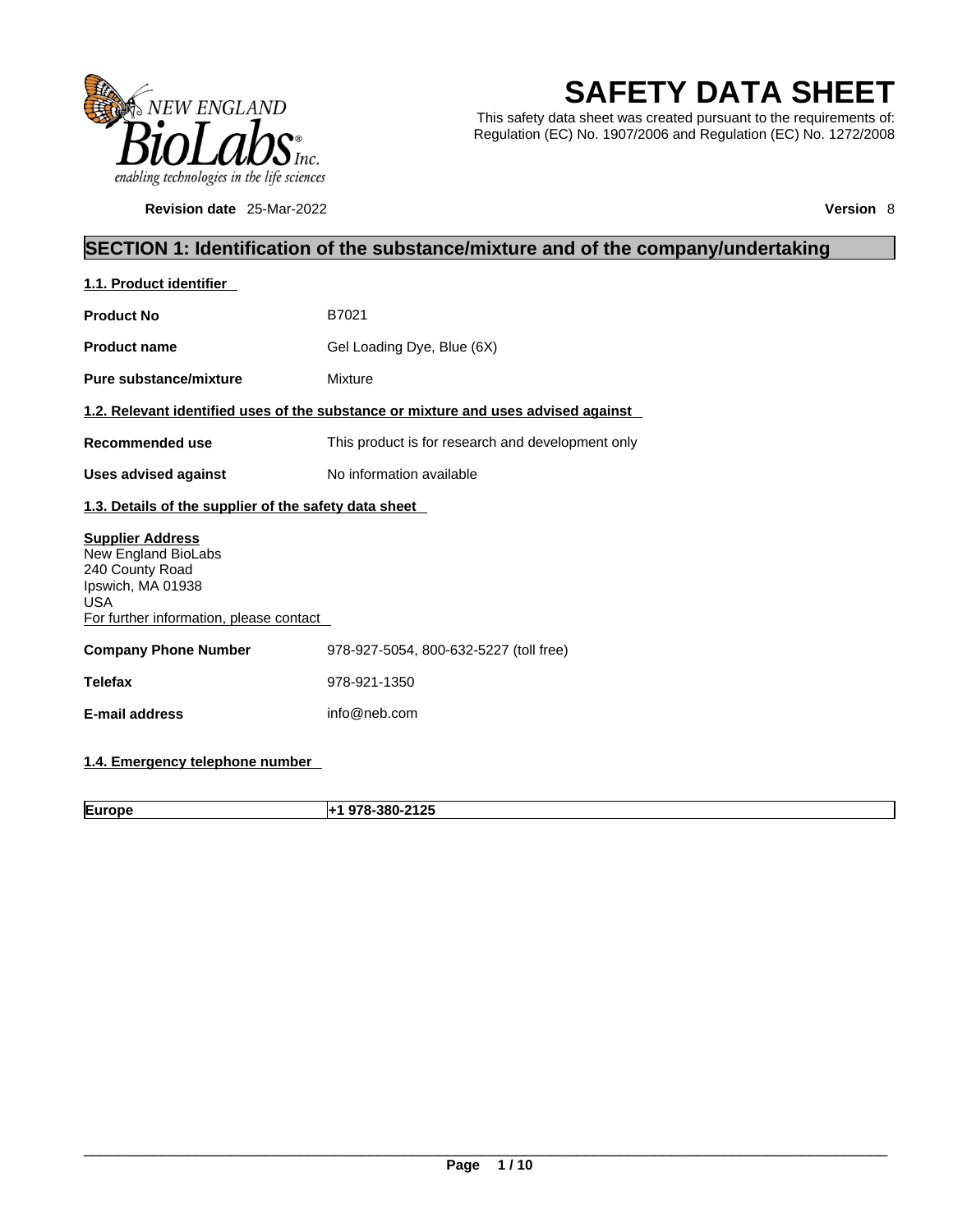#### **SECTION 2: Hazards identification**

#### **2.1. Classification of the substance or mixture**

*Regulation (EC) No 1272/2008*  This mixture is classified as not hazardous according to regulation (EC) 1272/2008 [CLP]

#### **2.2. Label elements**

This mixture is classified as not hazardous according to regulation (EC) 1272/2008 [CLP]

#### **Hazard statements**

This mixture is classified as not hazardous according to regulation (EC) 1272/2008 [CLP]

#### **2.3. Other hazards**

No information available.

### **SECTION 3: Composition/information on ingredients**

#### **3.1 Substances**

Not applicable

#### **3.2 Mixtures**

| Chemical<br>name                                      | Weight-%  | <b>REACH</b> registration<br>number | EC No     | Classification according  <br>to Regulation (EC) No. | Specific<br>concentratio | <b>IM-Factol M-Factor</b><br>(long-ter |
|-------------------------------------------------------|-----------|-------------------------------------|-----------|------------------------------------------------------|--------------------------|----------------------------------------|
|                                                       |           |                                     |           | 1272/2008 [CLP]                                      | In limit (SCL)           | m)                                     |
| Ethylenedia<br>mine<br>tetraacetic<br>acid<br>60-00-4 | $0.1 - 1$ | No data available                   | 200-449-4 | Eye Irrit. 2 (H319)                                  |                          |                                        |

#### **Full text of H- and EUH-phrases: see section 16**

#### *Acute Toxicity Estimate*

If LD50/LC50 data is not available or does not correspond to the classification category, then the appropriate conversion value from CLP Annex I, Table 3.1.2, is used to calculate the acute toxicity estimate (ATEmix) for classifying a mixture based on its components

| Chemical name                                  |      | Oral LD50 mg/kg  Dermal LD50 mg/kg  Inhalation LC50 - 4   Inhalation LC50 - 4   Inhalation LC50 - 4 |                           | hour - dust/mist - $\vert$ hour - vapor - mg/L $\vert$ hour - gas - ppm |                   |  |
|------------------------------------------------|------|-----------------------------------------------------------------------------------------------------|---------------------------|-------------------------------------------------------------------------|-------------------|--|
| Ethylenediamine<br>tetraacetic acid<br>60-00-4 | 2000 | No data available                                                                                   | mq/L<br>No data available | No data available                                                       | No data available |  |

#### **SECTION 4: First aid measures**

#### **4.1. Description of first aid measures**

**Inhalation** Remove to fresh air.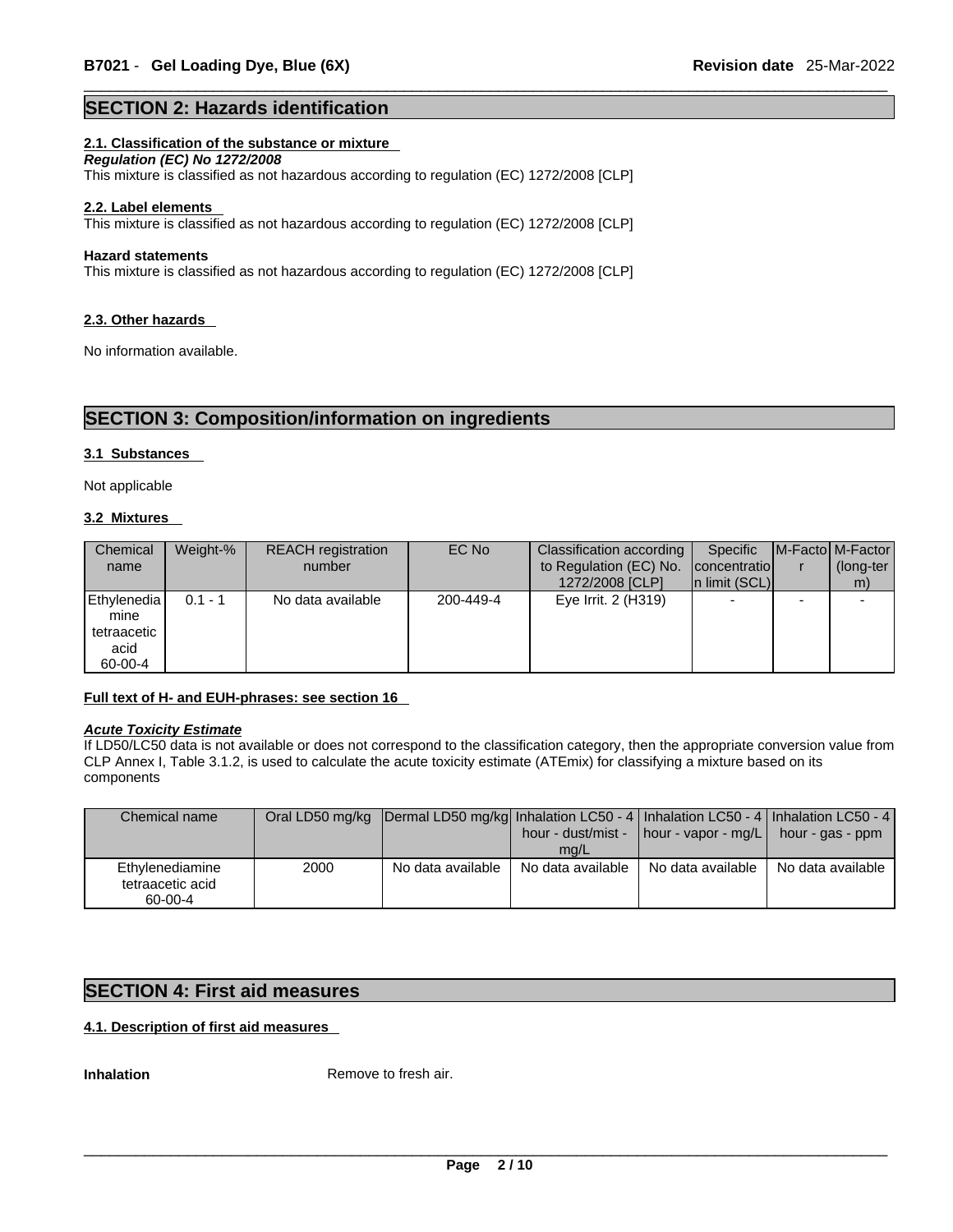| Eye contact                                                                     | Rinse thoroughly with plenty of water for at least 15 minutes, lifting lower and upper eyelids.<br>Consult a physician. |  |  |
|---------------------------------------------------------------------------------|-------------------------------------------------------------------------------------------------------------------------|--|--|
| <b>Skin contact</b>                                                             | Wash skin with soap and water. In the case of skin irritation or allergic reactions see a<br>physician.                 |  |  |
| Ingestion<br>Rinse mouth.                                                       |                                                                                                                         |  |  |
| 4.2. Most important symptoms and effects, both acute and delayed                |                                                                                                                         |  |  |
| <b>Symptoms</b>                                                                 | No information available.                                                                                               |  |  |
| 4.3. Indication of any immediate medical attention and special treatment needed |                                                                                                                         |  |  |

**Note to physicians** Treat symptomatically.

### **SECTION 5: Firefighting measures**

#### **5.1. Extinguishing media**

| <b>Suitable Extinguishing Media</b>                                                                 | Use extinguishing measures that are appropriate to local circumstances and the<br>surrounding environment. |  |
|-----------------------------------------------------------------------------------------------------|------------------------------------------------------------------------------------------------------------|--|
| Large Fire                                                                                          | CAUTION: Use of water spray when fighting fire may be inefficient.                                         |  |
| Do not scatter spilled material with high pressure water streams.<br>Unsuitable extinguishing media |                                                                                                            |  |
| 5.2. Special hazards arising from the substance or mixture                                          |                                                                                                            |  |
| Specific hazards arising from the<br>chemical                                                       | No information available.                                                                                  |  |
| 5.3. Advice for firefighters                                                                        |                                                                                                            |  |

| Special protective equipment and | Firefighters should wear self-contained breathing apparatus and full firefighting turnout |
|----------------------------------|-------------------------------------------------------------------------------------------|
| precautions for fire-fighters    | gear. Use personal protection equipment.                                                  |

## **SECTION 6: Accidental release measures**

#### **6.1. Personal precautions, protective equipment and emergency procedures**

| <b>Personal precautions</b>                               | Ensure adequate ventilation.                                                         |
|-----------------------------------------------------------|--------------------------------------------------------------------------------------|
| For emergency responders                                  | Use personal protection recommended in Section 8.                                    |
| 6.2. Environmental precautions                            |                                                                                      |
| <b>Environmental precautions</b>                          | See Section 12 for additional Ecological Information.                                |
| 6.3. Methods and material for containment and cleaning up |                                                                                      |
| <b>Methods for containment</b>                            | Prevent further leakage or spillage if safe to do so.                                |
| Methods for cleaning up                                   | Take up mechanically, placing in appropriate containers for disposal.                |
| <b>Prevention of secondary hazards</b>                    | Clean contaminated objects and areas thoroughly observing environmental regulations. |
| 6.4. Reference to other sections                          |                                                                                      |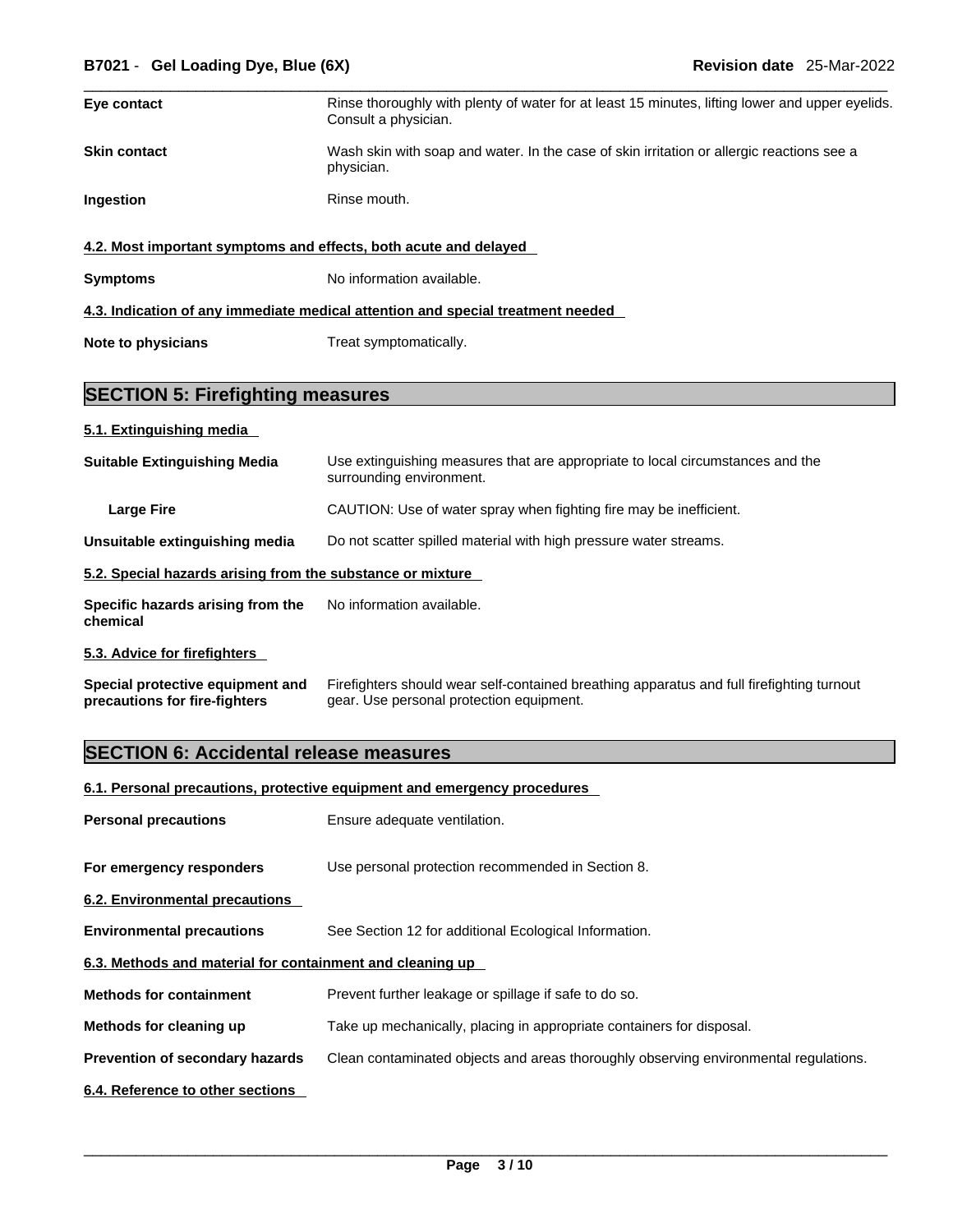**Reference to other sections** See section 8 for more information. See section 13 for more information.

### **SECTION 7: Handling and storage**

| 7.1. Precautions for safe handling |  |
|------------------------------------|--|
|                                    |  |

| Advice on safe handling                                                                        | Ensure adequate ventilation.                                           |  |  |
|------------------------------------------------------------------------------------------------|------------------------------------------------------------------------|--|--|
| <b>General hygiene considerations</b>                                                          | Handle in accordance with good industrial hygiene and safety practice. |  |  |
| 7.2. Conditions for safe storage, including any incompatibilities                              |                                                                        |  |  |
| <b>Storage Conditions</b><br>Keep container tightly closed in a dry and well-ventilated place. |                                                                        |  |  |
| 7.3. Specific end use(s)                                                                       |                                                                        |  |  |
| <b>Risk management methods [RMM]</b>                                                           | The information required is contained in this Safety Data Sheet.       |  |  |

### **SECTION 8: Exposure controls/personal protection**

#### **8.1. Control parameters**

| This product, as supplied, does not contain any hazardous materials with occupational<br>exposure limits established by the region specific regulatory bodies.              |
|-----------------------------------------------------------------------------------------------------------------------------------------------------------------------------|
| This product, as supplied, does not contain any hazardous materials with biological limits<br>established by the region specific regulatory bodies.                         |
| No information available.<br>No information available.                                                                                                                      |
|                                                                                                                                                                             |
| No information available.                                                                                                                                                   |
|                                                                                                                                                                             |
| No special protective equipment required.                                                                                                                                   |
| No special protective equipment required.                                                                                                                                   |
| No protective equipment is needed under normal use conditions. If exposure limits are<br>exceeded or irritation is experienced, ventilation and evacuation may be required. |
| Handle in accordance with good industrial hygiene and safety practice.                                                                                                      |
| No information available.                                                                                                                                                   |
|                                                                                                                                                                             |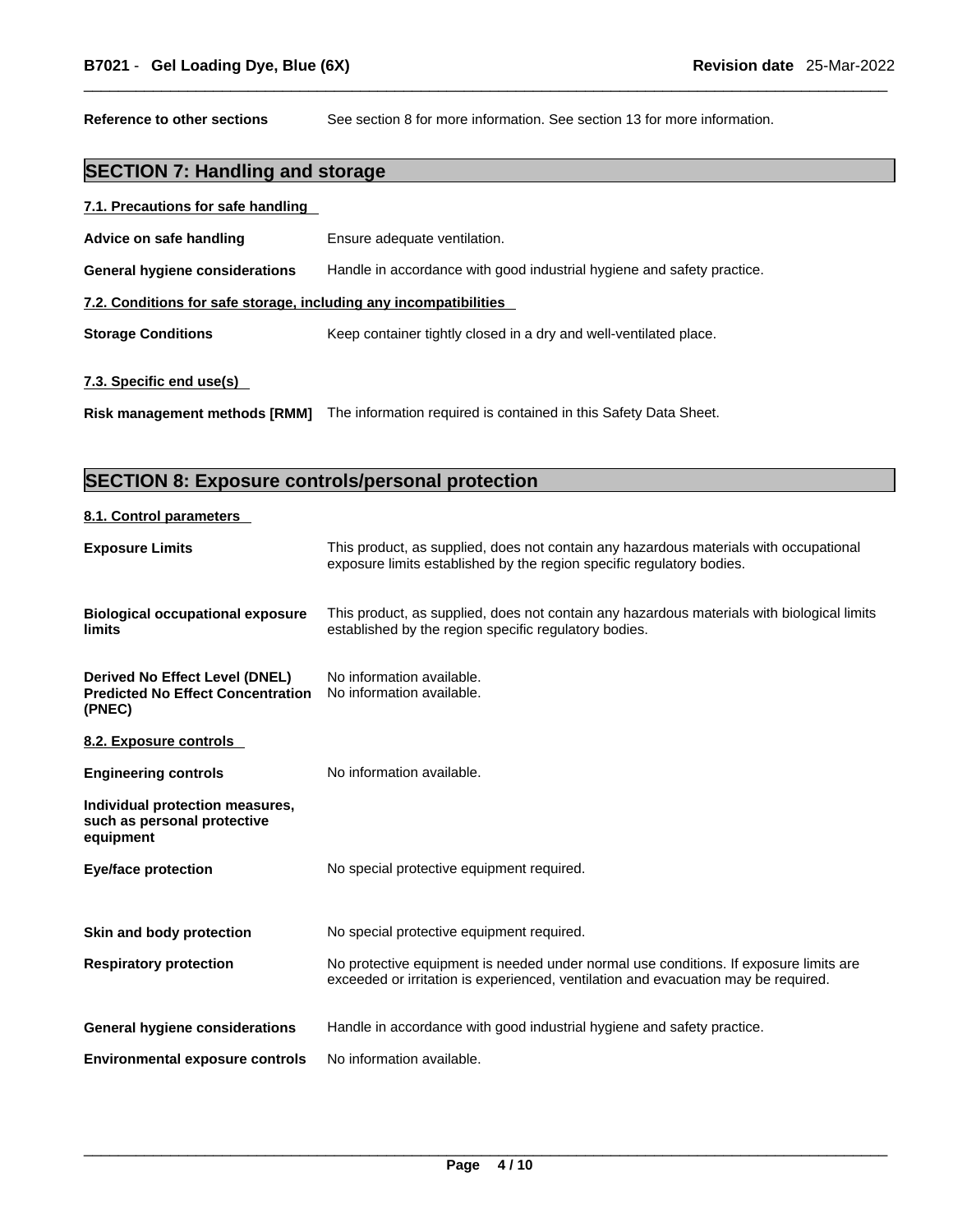### **SECTION 9: Physical and chemical properties**

| 9.1. Information on basic physical and chemical properties |                          |                  |
|------------------------------------------------------------|--------------------------|------------------|
| <b>Physical state</b>                                      | Liquid                   |                  |
| Appearance                                                 | Colorless                |                  |
| Color                                                      | No information available |                  |
| Odor                                                       | Mild.                    |                  |
| <b>Odor threshold</b>                                      | No information available |                  |
| <b>Property</b>                                            | <b>Values</b>            | Remarks • Method |
| Melting point / freezing point                             | No data available        | None known       |
| Initial boiling point and boiling                          | No data available        | None known       |
| range                                                      |                          |                  |
| Flammability (solid, gas)                                  | No data available        | None known       |
| <b>Flammability Limit in Air</b>                           |                          | None known       |
| Upper flammability or explosive<br>limits                  | No data available        |                  |
| Lower flammability or explosive<br>limits                  | No data available        |                  |
| <b>Flash point</b>                                         | No data available        | None known       |
| <b>Autoignition temperature</b>                            | 200 °C                   |                  |
| <b>Decomposition temperature</b>                           |                          | None known       |
| рH                                                         | No data available        | None known       |
| pH (as aqueous solution)                                   | No data available        | None known       |
| <b>Kinematic viscosity</b>                                 | No data available        | None known       |
| <b>Dynamic viscosity</b>                                   | No data available        | None known       |
| <b>Water solubility</b>                                    | No data available        | None known       |
| Solubility(ies)                                            | No data available        | None known       |
| <b>Partition coefficient</b>                               | No data available        | None known       |
| Vapor pressure                                             | No data available        | None known       |
| <b>Relative density</b>                                    | No data available        | None known       |
| <b>Bulk density</b>                                        | No data available        |                  |
| <b>Liquid Density</b>                                      | No data available        |                  |
| <b>Vapor density</b>                                       | No data available        | None known       |
| <b>Particle characteristics</b>                            |                          |                  |
| <b>Particle Size</b>                                       | No information available |                  |
| <b>Particle Size Distribution</b>                          | No information available |                  |
|                                                            |                          |                  |

#### **9.2. Other information**

*9.2.1. Information with regard to physical hazard classes* Not applicable

*9.2.2. Other safety characteristics* No information available

### **SECTION 10: Stability and reactivity**

#### **10.1. Reactivity**

**Reactivity No information available.** 

**10.2. Chemical stability** 

**Stability** Stable under normal conditions.

**Explosion data Sensitivity to mechanical impact** None. **Sensitivity to static discharge** None.

**10.3. Possibility of hazardous reactions**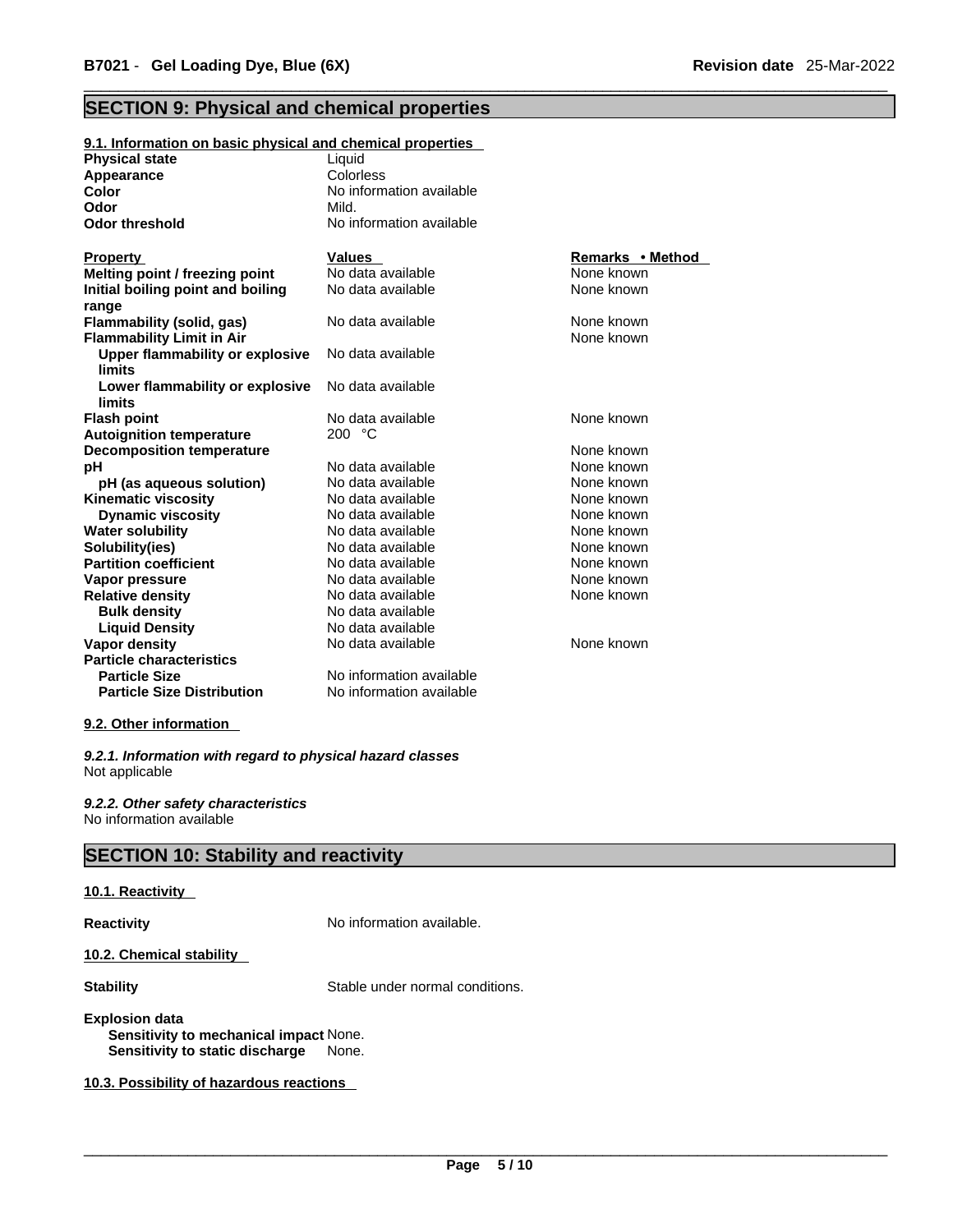**Possibility of hazardous reactions** None under normal processing.

**10.4. Conditions to avoid** 

**Conditions to avoid** None known based on information supplied.

**10.5. Incompatible materials**

**Incompatible materials** None known based on information supplied.

**10.6. Hazardous decomposition products** 

**Hazardous decomposition products** None known based on information supplied.

### **SECTION 11: Toxicological information**

#### **11.1. Information on hazard classes as defined in Regulation (EC) No 1272/2008**

#### **Information on likely routes of exposure**

**Product Information**

| <b>Inhalation</b>                                                            | Specific test data for the substance or mixture is not available. |  |
|------------------------------------------------------------------------------|-------------------------------------------------------------------|--|
| Eye contact                                                                  | Specific test data for the substance or mixture is not available. |  |
| <b>Skin contact</b>                                                          | Specific test data for the substance or mixture is not available. |  |
| Ingestion                                                                    | Specific test data for the substance or mixture is not available. |  |
| Symptoms related to the physical, chemical and toxicological characteristics |                                                                   |  |

**Symptoms** No information available.

**Acute toxicity** 

**Numerical measures of toxicity**

#### **Component Information**

| Chemical name               | Oral LD50         | Dermal LD50 | <b>Inhalation LC50</b> |
|-----------------------------|-------------------|-------------|------------------------|
| Ethylenediamine tetraacetic | 2000 mg/kg<br>Rat |             |                        |
| acid                        |                   |             |                        |

#### **Delayed and immediate effects as well as chronic effects from short and long-term exposure**

| Skin corrosion/irritation         | No information available. |  |  |
|-----------------------------------|---------------------------|--|--|
| Serious eye damage/eye irritation | No information available. |  |  |
| Respiratory or skin sensitization | No information available. |  |  |
| Germ cell mutagenicity            | No information available. |  |  |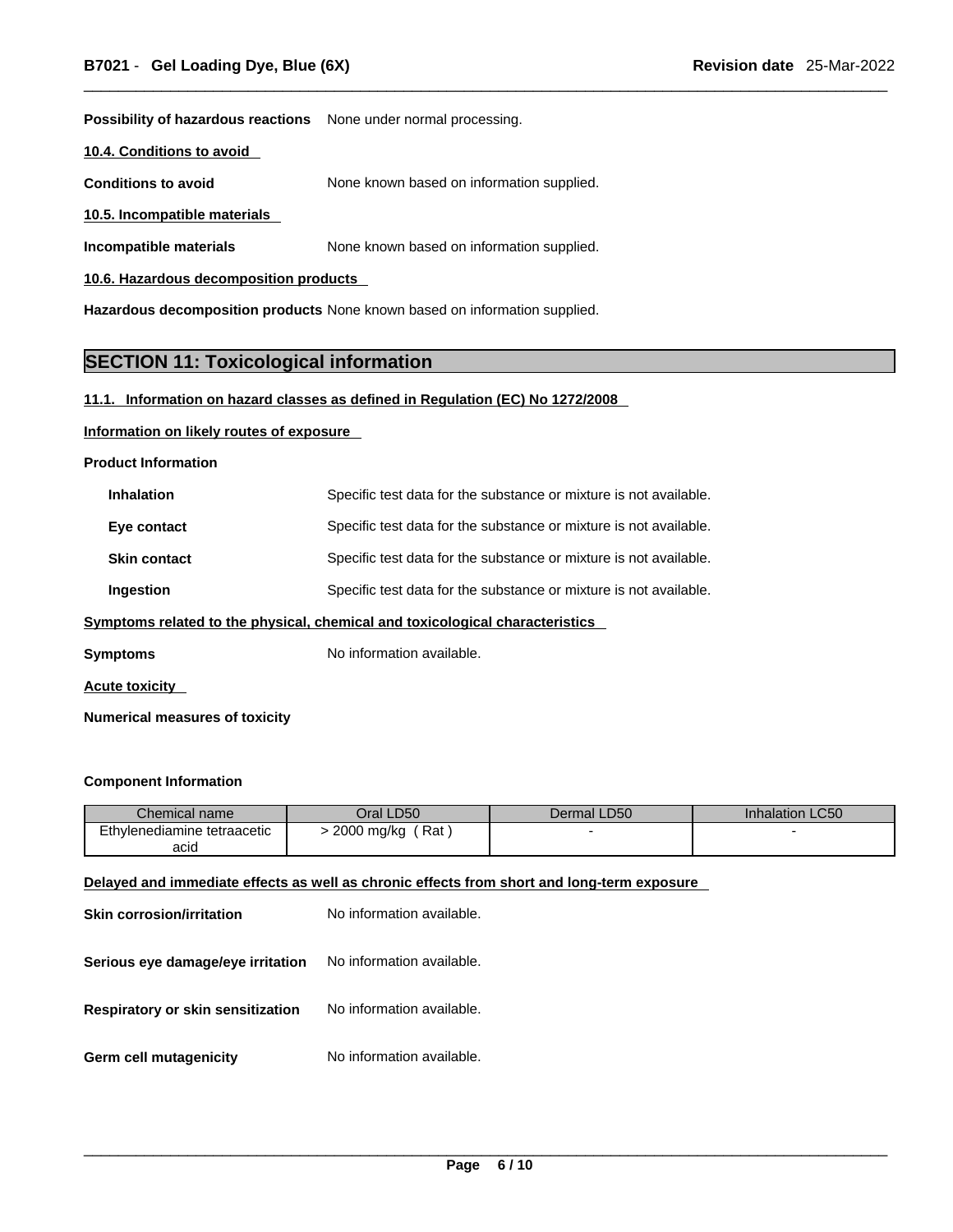| Carcinogenicity                           | No information available. |  |  |
|-------------------------------------------|---------------------------|--|--|
| <b>Reproductive toxicity</b>              | No information available. |  |  |
| <b>STOT - single exposure</b>             | No information available. |  |  |
| <b>STOT - repeated exposure</b>           | No information available. |  |  |
| <b>Aspiration hazard</b>                  | No information available. |  |  |
| 11.2. Information on other hazards        |                           |  |  |
| 11.2.1. Endocrine disrupting properties   |                           |  |  |
| <b>Endocrine disrupting properties</b>    | No information available. |  |  |
| 11.2.2. Other information                 |                           |  |  |
| Other adverse effects                     | No information available. |  |  |
| <b>SECTION 12: Ecological information</b> |                           |  |  |

### **12.1. Toxicity**

#### **Ecotoxicity**

**Unknown aquatic toxicity** Contains 0 % of components with unknown hazards to the aquatic environment.

| Chemical name    | Algae/aquatic plants  | Fish                    | Toxicity to    | Crustacea               |
|------------------|-----------------------|-------------------------|----------------|-------------------------|
|                  |                       |                         | microorganisms |                         |
| Ethylenediamine  | EC50: =1.01mg/L (72h, | LC50: 34 - 62mg/L (96h, |                | $EC50: = 113mg/L (48h,$ |
| tetraacetic acid | Desmodesmus           | Lepomis macrochirus)    |                | Daphnia magna)          |
|                  | subspicatus)          | LC50: 44.2 - 76.5mg/L   |                |                         |
|                  |                       | (96h, Pimephales        |                |                         |
|                  |                       | promelas)               |                |                         |

#### **12.2. Persistence and degradability**

**Persistence and degradability** No information available.

**12.3. Bioaccumulative potential**

**Bioaccumulation** There is no data for this product.

#### **12.4. Mobility in soil**

**Mobility in soil Mobility in soil No** information available.

#### **12.5. Results of PBT and vPvB assessment**

**PBT and vPvB assessment**

| Chemical name | <b>PBT</b><br>and vPvB assessment |
|---------------|-----------------------------------|
|               |                                   |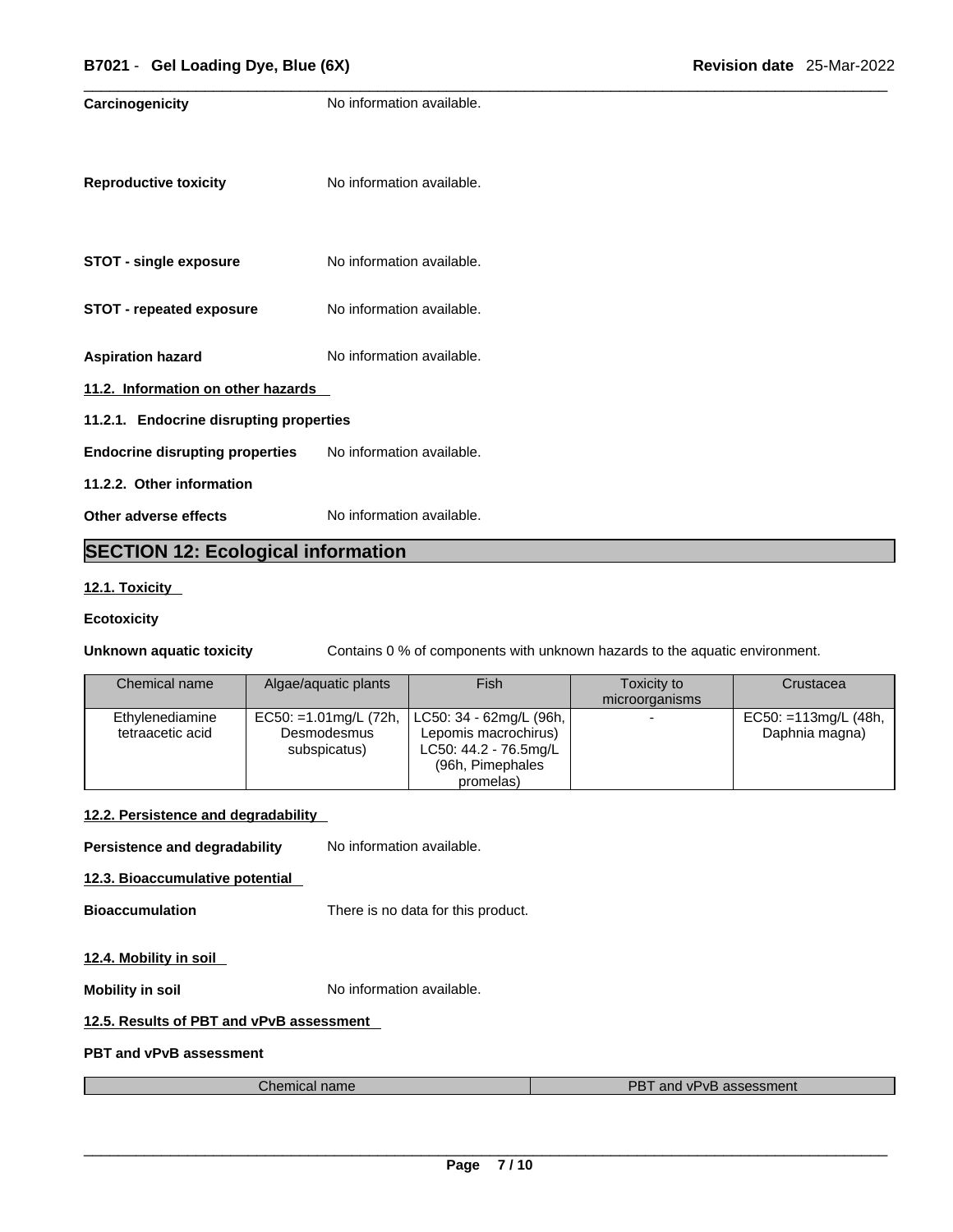| Ethvl<br>ivlenediamine tetraacetic acid | PBT<br>substance is not PBT<br>′ vPvB<br>assessment does<br>he |
|-----------------------------------------|----------------------------------------------------------------|
|                                         |                                                                |
|                                         | not apply                                                      |
|                                         |                                                                |

#### **12.6. Other adverse effects**

**Endocrine disrupting properties** No information available.

#### **12.7. Other adverse effects**

No information available.

### **SECTION 13: Disposal considerations**

#### **13.1. Waste treatment methods**

| Waste from residues/unused    | Dispose of in accordance with local regulations. Dispose of waste in accordance with |
|-------------------------------|--------------------------------------------------------------------------------------|
| products                      | environmental legislation.                                                           |
| <b>Contaminated packaging</b> | Do not reuse empty containers.                                                       |

### **SECTION 14: Transport information**

| IATA<br>14.1 UN number or ID number<br>14.2<br>14.3 Transport hazard class(es)<br>14.4 Packing group<br>14.5 Environmental hazard<br>14.6 Special precautions for user<br><b>Special Provisions</b>                     | Not regulated<br>Not regulated<br>Not regulated<br>Not applicable<br>None            |
|-------------------------------------------------------------------------------------------------------------------------------------------------------------------------------------------------------------------------|--------------------------------------------------------------------------------------|
| <b>IMDG</b><br>14.1 UN number or ID number<br>14.2                                                                                                                                                                      | Not regulated                                                                        |
| 14.3 Transport hazard class(es)<br>14.4 Packing group<br>14.5 Environmental hazard<br>14.6 Special precautions for user<br><b>Special Provisions</b><br>14.7 Maritime transport in bulk<br>according to IMO instruments | Not regulated<br>Not regulated<br>Not applicable<br>None<br>No information available |
| <b>RID</b><br><b>14.1 UN/ID No</b><br>14.2                                                                                                                                                                              | Not regulated                                                                        |
| 14.3 Transport hazard class(es)<br>14.4 Packing group<br>14.5 Environmental hazard<br>14.6 Special precautions for user<br><b>Special Provisions</b>                                                                    | Not regulated<br>Not regulated<br>Not applicable<br>None                             |
| <b>ADR</b><br>14.1 UN number or ID number<br>14.2                                                                                                                                                                       | Not regulated                                                                        |
| 14.3 Transport hazard class(es)<br>14.4 Packing group<br>14.5 Environmental hazard<br>14.6 Special precautions for user                                                                                                 | Not regulated<br>Not regulated<br>Not applicable                                     |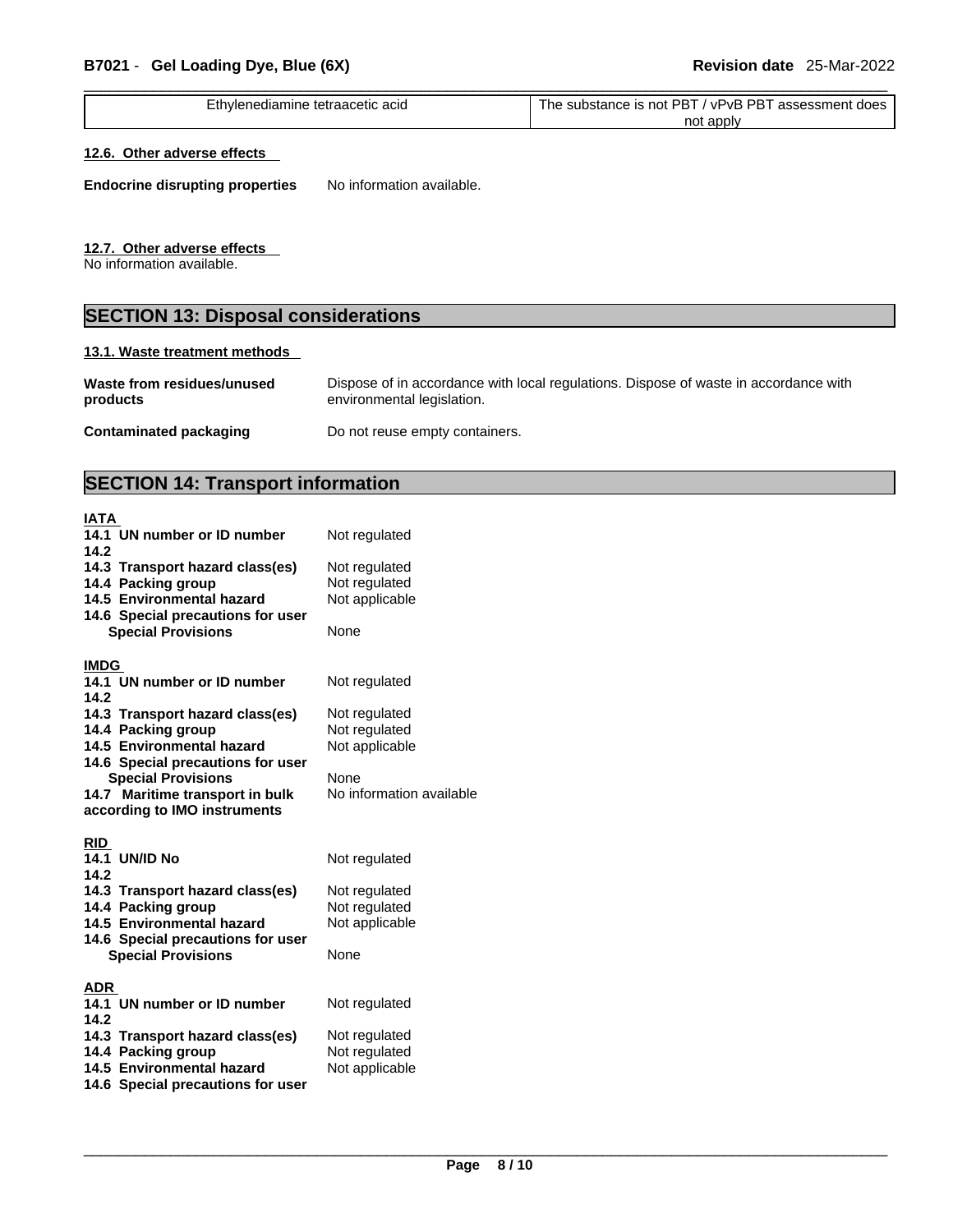**Special Provisions** None

### **SECTION 15: Regulatory information**

**15.1. Safety, health and environmental regulations/legislation specific for the substance or mixture**

#### **European Union**

Take note of Directive 98/24/EC on the protection of the health and safety of workers from the risks related to chemical agents at work.

#### **Authorizations and/or restrictions on use:**

This product contains one or more substance(s) subject to restriction (Regulation (EC) No. 1907/2006 (REACH), Annex XVII)

| Chemical name                              | Restricted substance per REACH | Substance subject to authorization per |  |
|--------------------------------------------|--------------------------------|----------------------------------------|--|
|                                            | Annex XVII                     | <b>REACH Annex XIV</b>                 |  |
| Ethylenediamine tetraacetic acid - 60-00-4 | . ب                            |                                        |  |

#### **Persistent Organic Pollutants**

**International Inventories**

Not applicable

**Ozone-depleting substances (ODS) regulation (EC) 1005/2009** Not applicable

| $n_{\rm U}$          |                                                  |
|----------------------|--------------------------------------------------|
| <b>TSCA</b>          | Contact supplier for inventory compliance status |
| <b>DSL/NDSL</b>      | Contact supplier for inventory compliance status |
| <b>EINECS/ELINCS</b> | Contact supplier for inventory compliance status |
| <b>ENCS</b>          | Contact supplier for inventory compliance status |
| <b>IECSC</b>         | Contact supplier for inventory compliance status |
| KECL                 | Contact supplier for inventory compliance status |
| <b>PICCS</b>         | Contact supplier for inventory compliance status |
| <b>AIIC</b>          | Contact supplier for inventory compliance status |
| <b>NZIoC</b>         | Contact supplier for inventory compliance status |
|                      |                                                  |

 **Legend:** 

 **TSCA** - United States Toxic Substances Control Act Section 8(b) Inventory

 **DSL/NDSL** - Canadian Domestic Substances List/Non-Domestic Substances List

 **EINECS/ELINCS** - European Inventory of Existing Chemical Substances/European List of Notified Chemical Substances

 **ENCS** - Japan Existing and New Chemical Substances

 **IECSC** - China Inventory of Existing Chemical Substances

 **KECL** - Korean Existing and Evaluated Chemical Substances

 **PICCS** - Philippines Inventory of Chemicals and Chemical Substances

 **AICS** - Australian Inventory of Chemical Substances

 **NZIoC** - New Zealand Inventory of Chemicals

**15.2. Chemical safety assessment**

**Chemical Safety Report** No information available

#### **SECTION 16: Other information**